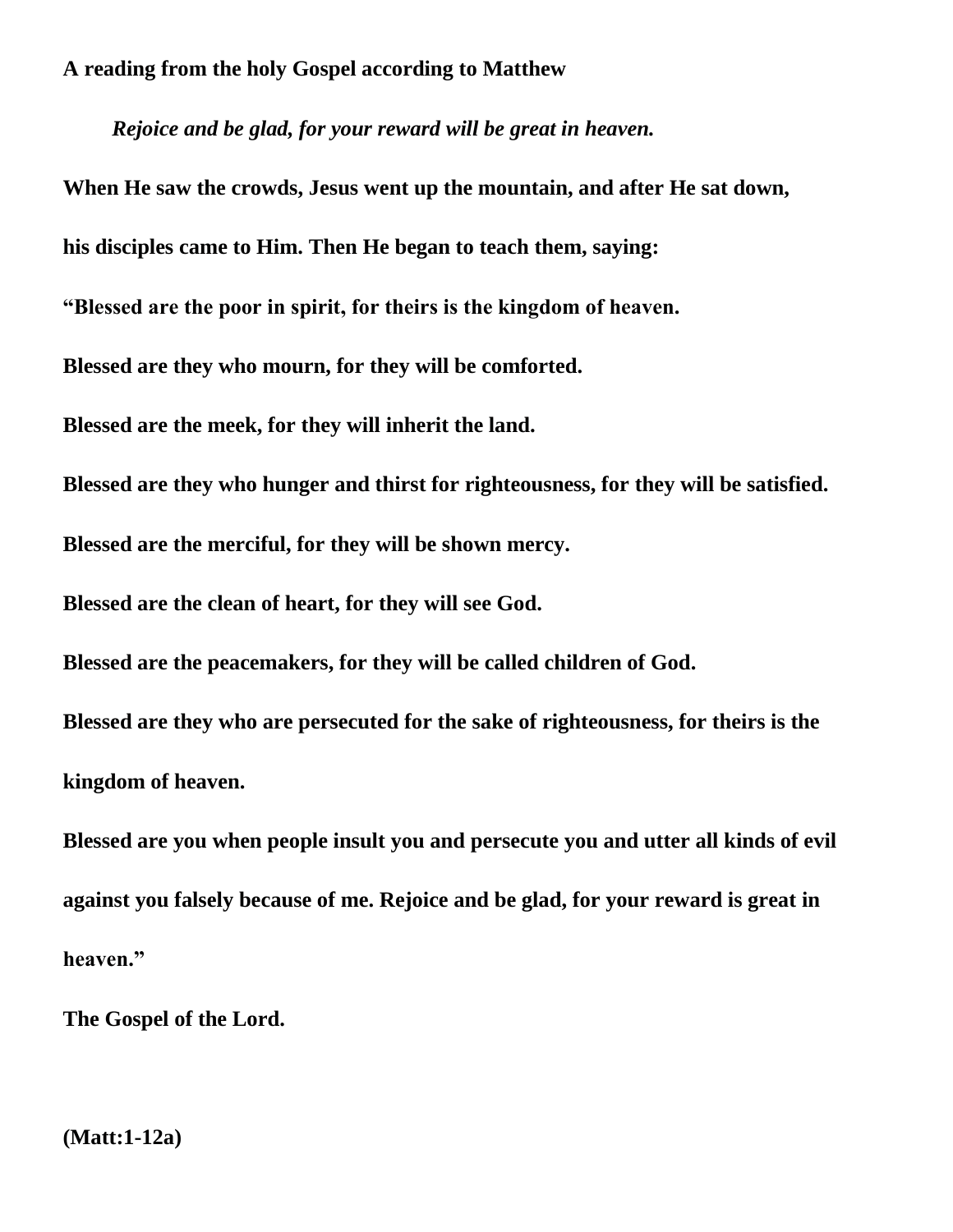*Come to me . . . and I will give you rest.*

**On one occasion Jesus spoke thus:**

**"I give praise to you Father, Lord of heaven and earth, for although you have hidden these things from the wise and the learned you have revealed them to the childlike. Yes, Father, such has been your gracious will. All things have been handed over to me by my Father. No one knows the son except the Father, and no one knows the Father except the Son and anyone to whom the Son wishes to reveal him.**

**"Come to me, all you who labor and are burdened, and I will give you rest. Take my yoke upon you and learn from me, for I am meek and humble of heart; and you will find rest for yourselves. For my yoke is easy, and my burden light."**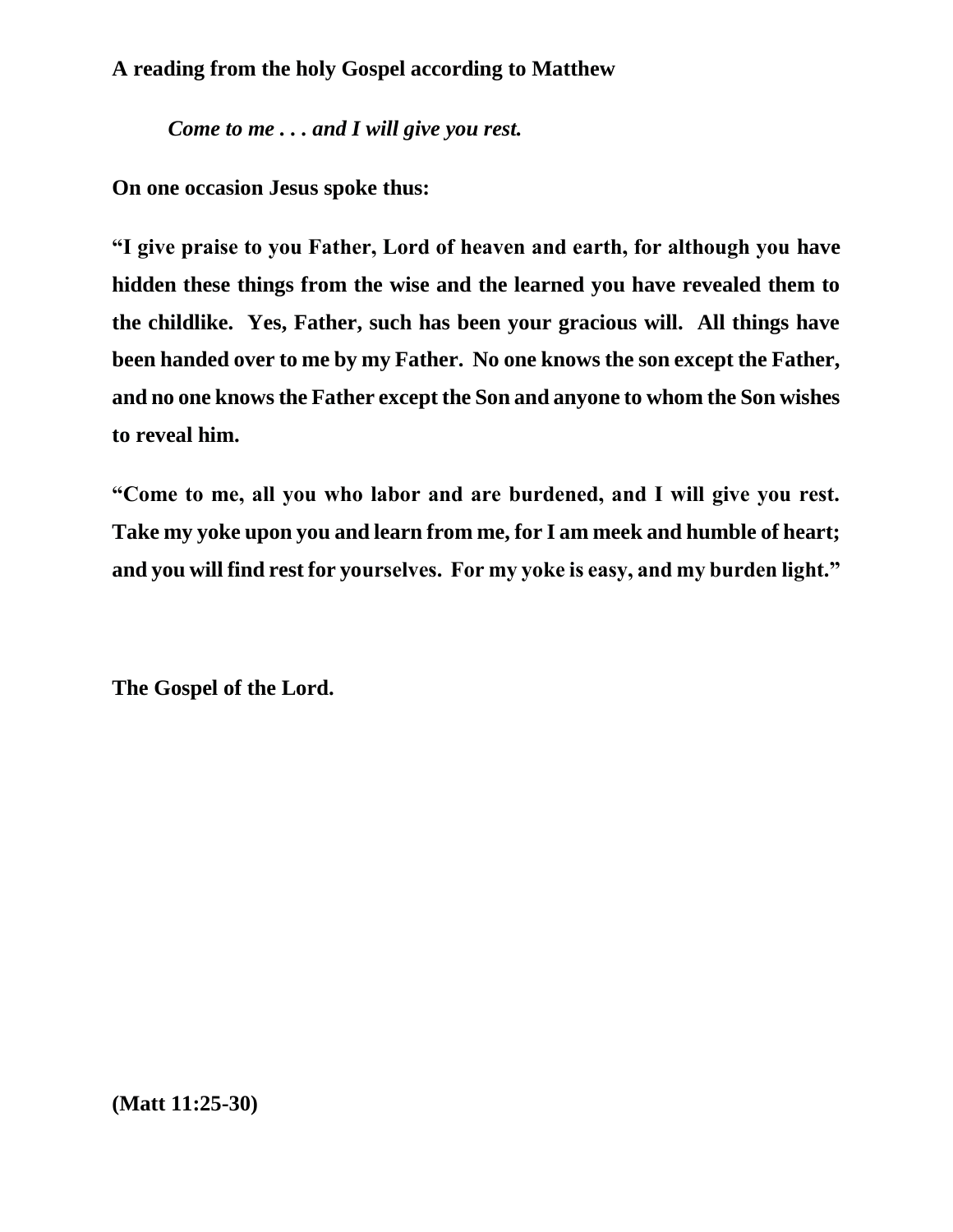*Look, the bridegroom comes. Go out to meet Him.*

**Jesus spoke this parable to His disciples:**

**"The kingdom of heaven will be like ten virgins who took their lamps and went out to meet the bridegroom. Five of them were foolish and five were wise. The foolish ones, when taking their lamps, brought no oil with them, but the wise brought flasks of oil with their lamps. Since the bridegroom was long delayed, they all became drowsy and fell asleep. At midnight, there was a cry, 'Behold, the bridegroom! Come out to meet Him!' Then all those virgins got up and trimmed their lamps. The foolish ones said to the wise, 'Give us some of your oil, for our lamps are going out!' But the wise ones replied, 'No, for there may not be enough for us and you. Go instead to the merchants and buy some for yourselves.' While they were off to buy it, the bridegroom came and those who were ready went into the wedding feast with Him. Then the door was locked. Afterwards the other virgins came and said, 'Lord, Lord, open the door for us!' But he said in reply, 'Amen, I say to you, I do not know you.' Therefore, stay awake, for you know neither the day nor the hour."**

**The Gospel of the Lord**

**(Matt 25:1-13)**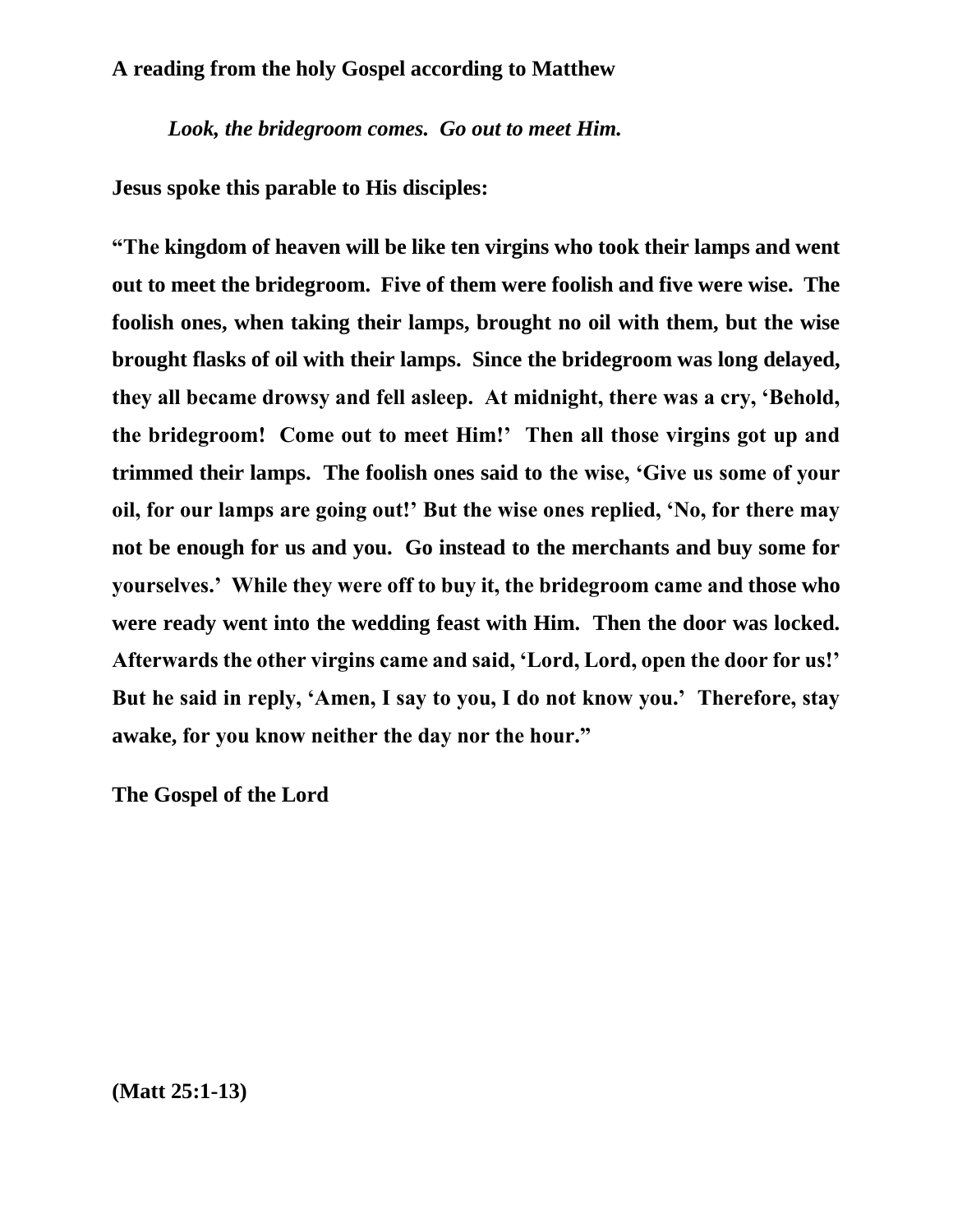**Jesus said to His disciples:**

**"When the Son of Man comes in His glory, and all the angels with Him, He will sit on His glorious throne. All the nations will be assembled before Him, and He will separate them one from another, as a shepherd separates the sheep from the goats. He will place the sheep on His right and the goats on His left.**

**"Then the King will say to those on His right, 'Come, you who are blessed by my Father. Inherit the kingdom prepared for you from the foundation of the world. For I was hungry, and you gave me food, I was thirsty, and you gave me drink, a stranger and you welcomed me, naked and you clothed me, ill and you cared for me, in prison and you visited me.'**

**"Then the righteous will answer Him and say, 'Lord, when did we see you hungry and feed you, or thirsty and give you drink? When did we see you a stranger and welcome you, or naked and clothe you? When did we see you ill, or in prison, and visit you?' And the king will say to them in reply, 'Amen, I say to you, whatever you did for one of these least brothers of mine, you did for me.'**

**"Then he will say to those on his left, 'Depart from me, you who accursed, into the eternal fire prepared for the devil and his angels. For I was hungry, and you gave me no food, I was thirsty, and you gave me no drink, a stranger and you gave me no welcome, naked and you gave me no clothing, ill and in prison, and you did not care for me.'**

**"Then they will answer and say, 'Lord, when did we see you hungry or thirsty or a stranger or naked or ill or in prison, and did not minister to your needs?'**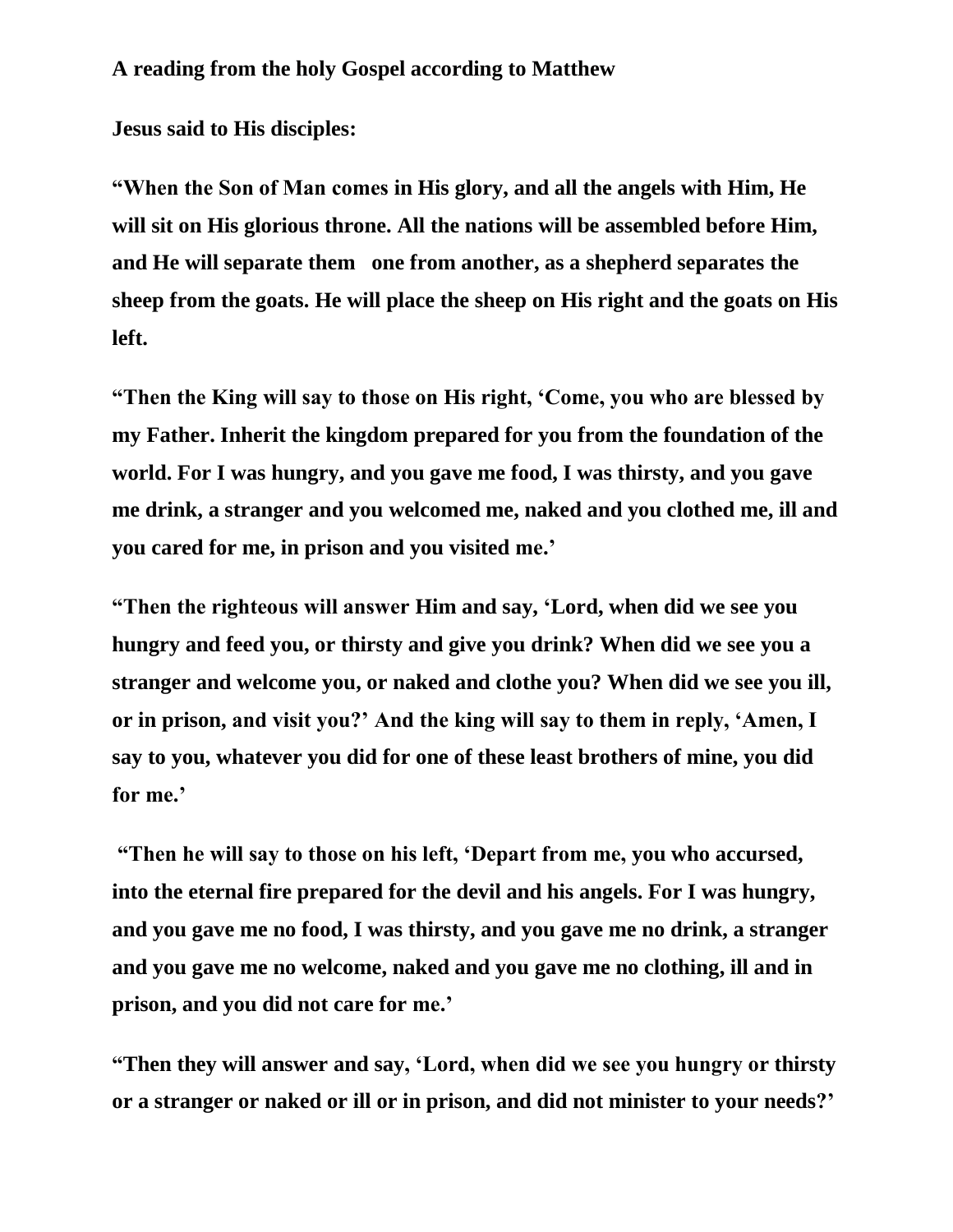**"He will answer them, Amen, I say to you, what you did not do for one of the least ones, you did not do for me.' And these will go off to eternal punishment, but the righteous to eternal life."**

**The Gospel of the Lord**

**(Matt 25:31-46)**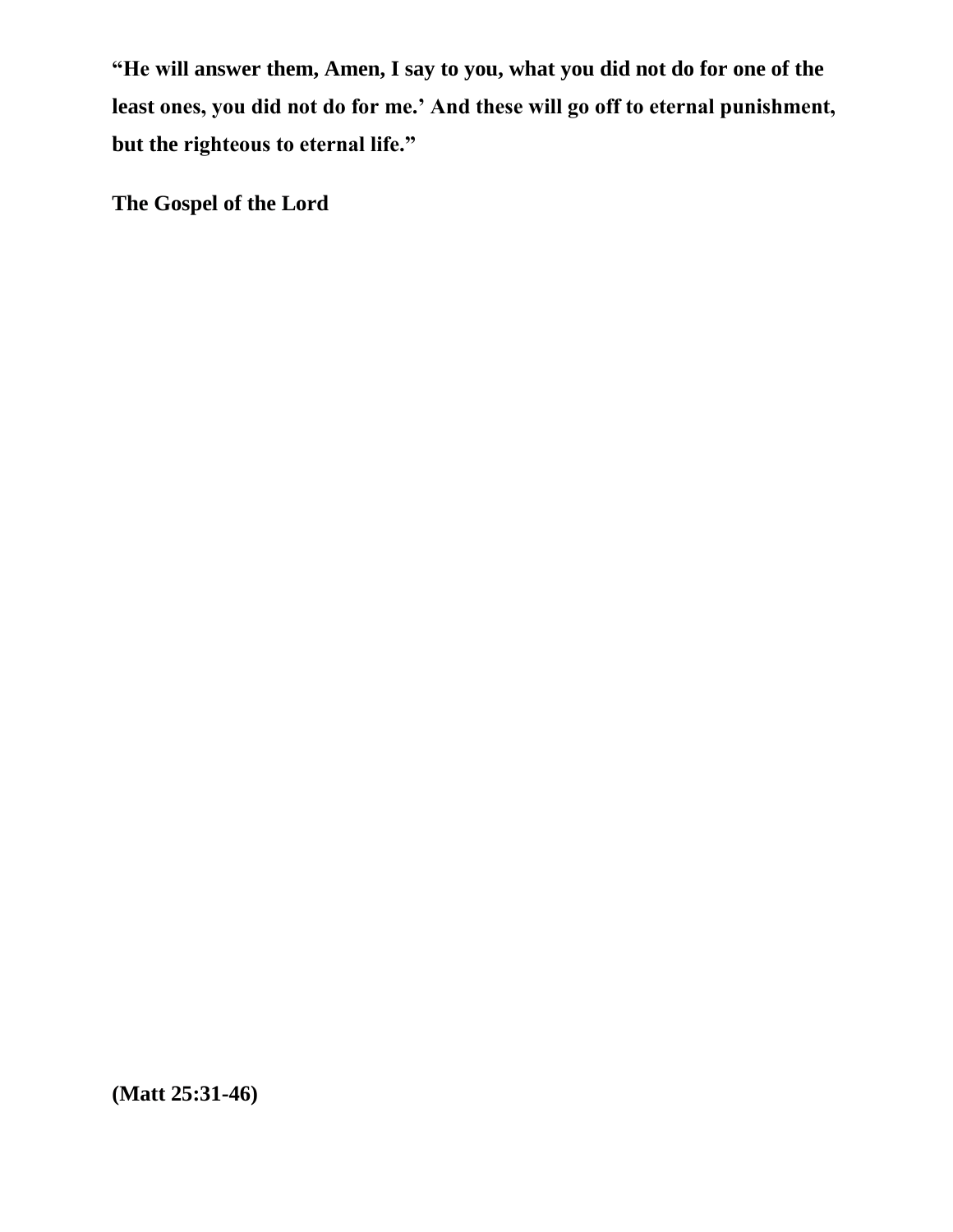*Jesus gave a loud cry and breathed His last.* 

**At noon darkness came over the whole land until three in the afternoon. And at three o'clock Jesus cried out in a loud voice, "Eloi, Eloi, lema sabachthani?" which is translated, "My God, my God, why have you forsaken me?" Some of the bystanders who heard it said, "Look, he is calling Elijah." One of them ran, soaked a sponge with wine, put it on a reed, and give it to him to drink, saying, "Wait, let us see if Elijah comes to take him down."**

**Jesus gave a loud cry and breathed his last. The veil of the sanctuary was torn in two from top to bottom. When the centurion who stood facing Him saw how He breathed His last he said, "Truly this man was the Son of God!"** 

**When the sabbath was over, Mary Magdalene, Mary, the mother of James, and Salome brought spices so that they might go to anoint Him. Very early when the sun had risen, on the first day of the week, they came to the tomb. They were saying to one another, "Who will roll back the stone for us from the entrance to the tomb?" When they looked up, they saw that the stone had been rolled back; it was very large. On entering the tomb, they saw a young man sitting on the right side, clothed in a white robe, and they were utterly amazed. He said to them, "Do not be amazed! You seek Jesus of Nazareth, the crucified. He has been raised; He is not here. Behold the place where they laid Him."**

**The Gospel of the Lord.** 

**(Mark 15:33-39, 16:1-6)**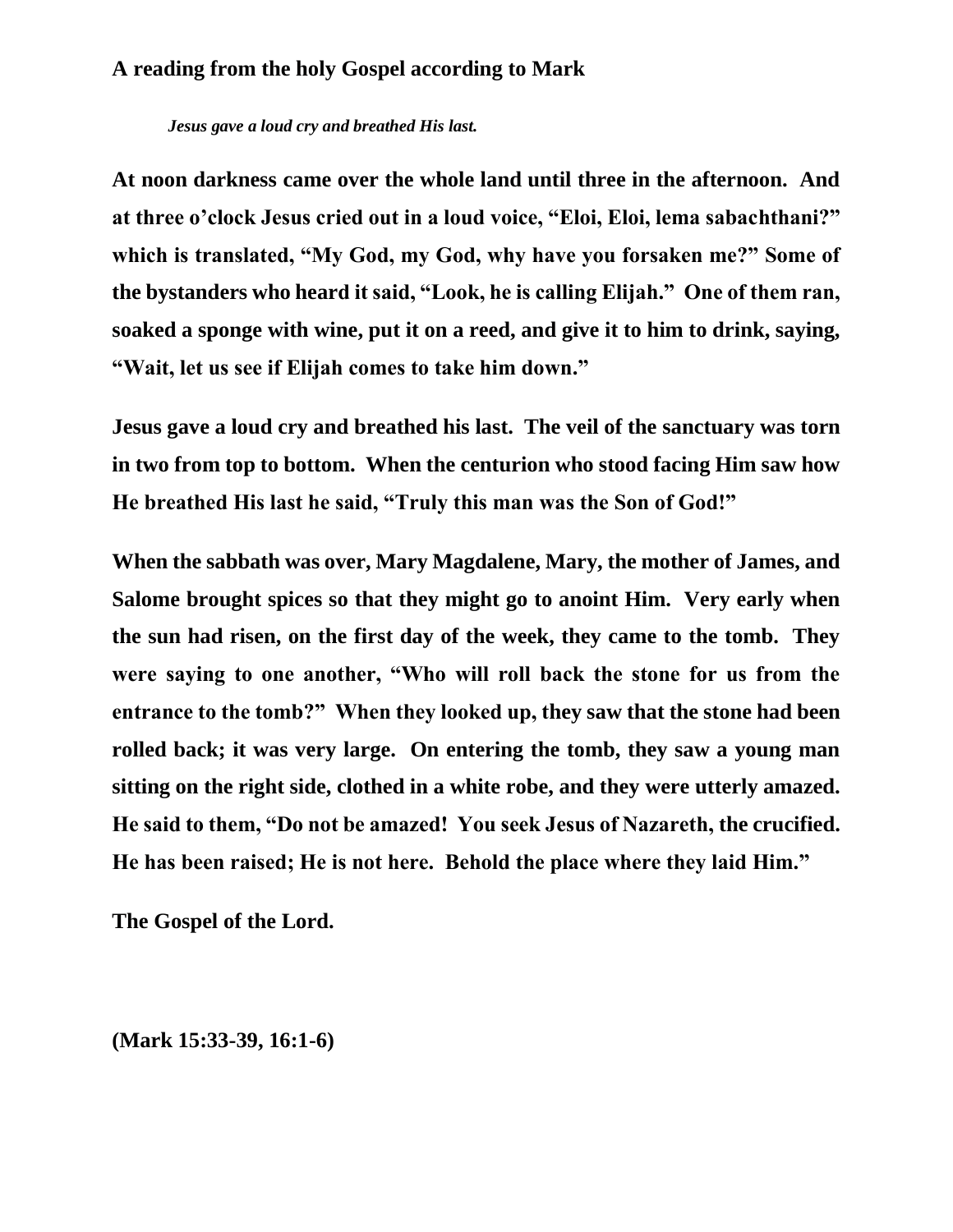*Young man, I say to you, arise.*

**Jesus journeyed to a city called Nain, and His disciples and a large crowd accompanied Him. As he drew near to the gate of the city, a man who had died was being carried out, the only son of his mother, and she was a widow. A large crowd from the city was with her. When the Lord saw her, He was moved with pity for her and said to her, "Do not weep," He stepped forward and touched the coffin; at this the bearers halted, and He said, "Young man, I tell you arise!" The dead man sat up and began to speak, and Jesus gave him to his mother. Fear seized them all, and they glorified God, exclaiming, "A great prophet has arisen in our midst," and "God has visited His people." This report about him spread through the whole of Judea and in all the surrounding region.**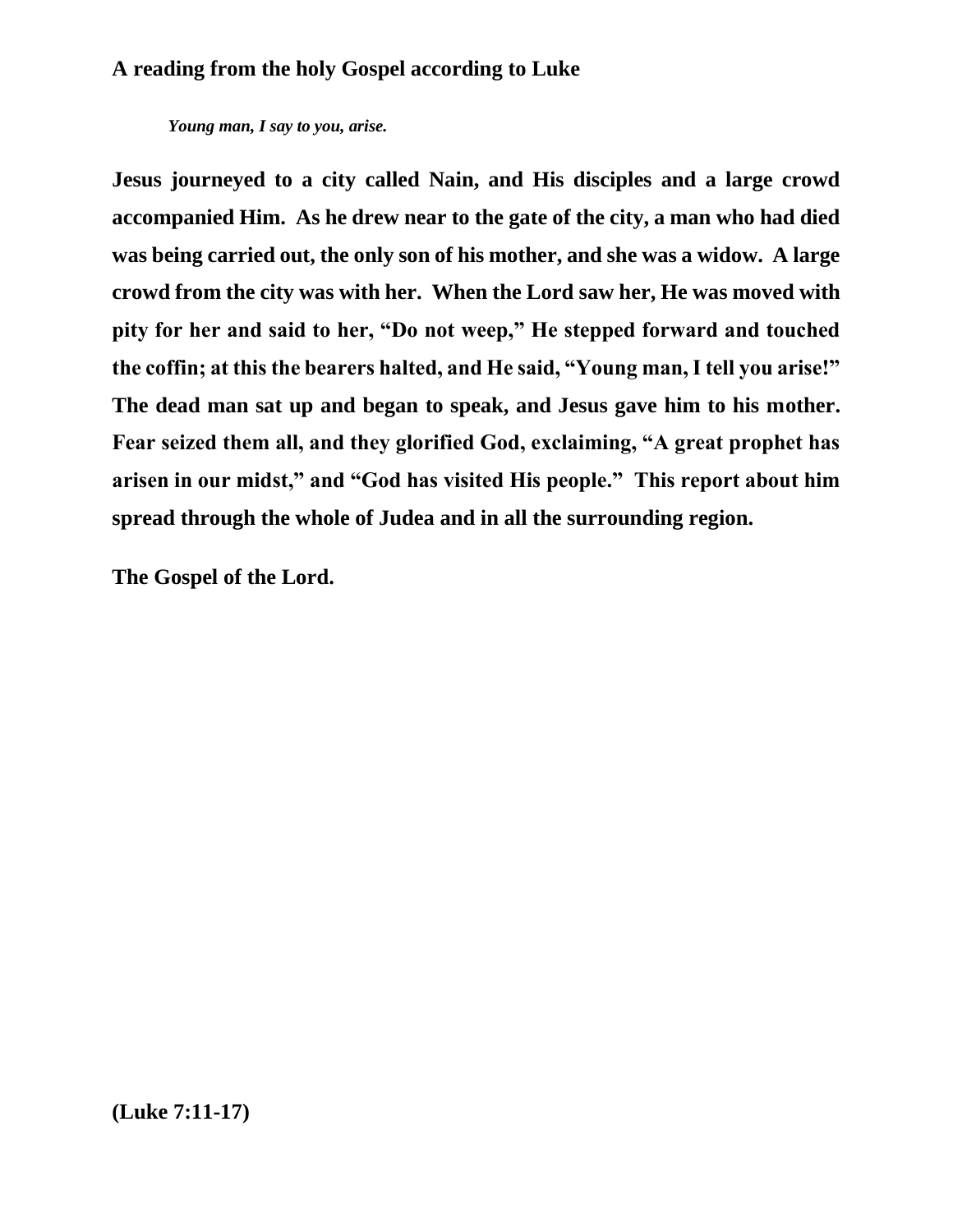*Be prepared.*

**Jesus said to His disciples:**

**"Gird your loins and light your lamps and be like servants who await their master's return from a wedding, ready to open immediately when he comes and knocks. Blessed are those servants who the master finds vigilant on his arrival. Amen, I say to you, he will gird himself, have them recline at table, and proceed to wait on them. And should he come in the second or third watch and find them prepared in this way, blessed are those servants. Be sure of this: if the master of the house had known the hour when the thief was coming, he would not have let his house be broken into. You also must be prepared, for at an hour you do not expect, the Son of Man will come."**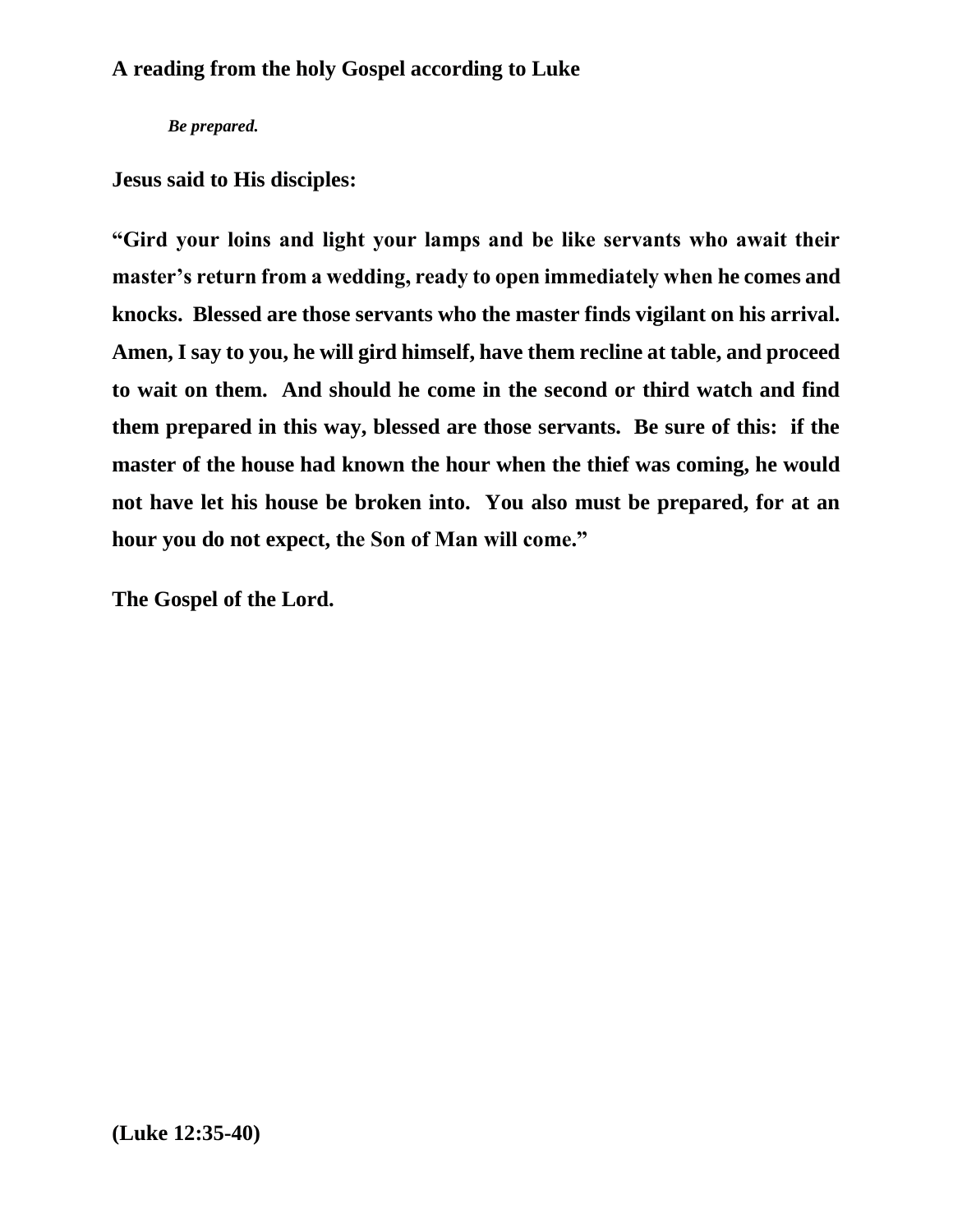*Today you will be with me in paradise.*

**When they came to the place called the Skull, they crucified Jesus and the criminals there, one on His right, the other on His left.**

**Now one of the criminals hanging there reviled Jesus, saying, "Are you not the Messiah? Save yourself and us." The other however, rebuking him, said in reply, "Have you no fear of God, for you are subject to the same condemnation? And indeed, we have been condemned justly, for the sentence we received corresponds to our crimes, but this man has done nothing criminal." Then he said, "Jesus, remember me when you come into your kingdom." He replied to him, "Amen, I say to you, today you will be with me in Paradise!"**

**The Gospel of the Lord.**

**(Luke 23:33, 39-43)**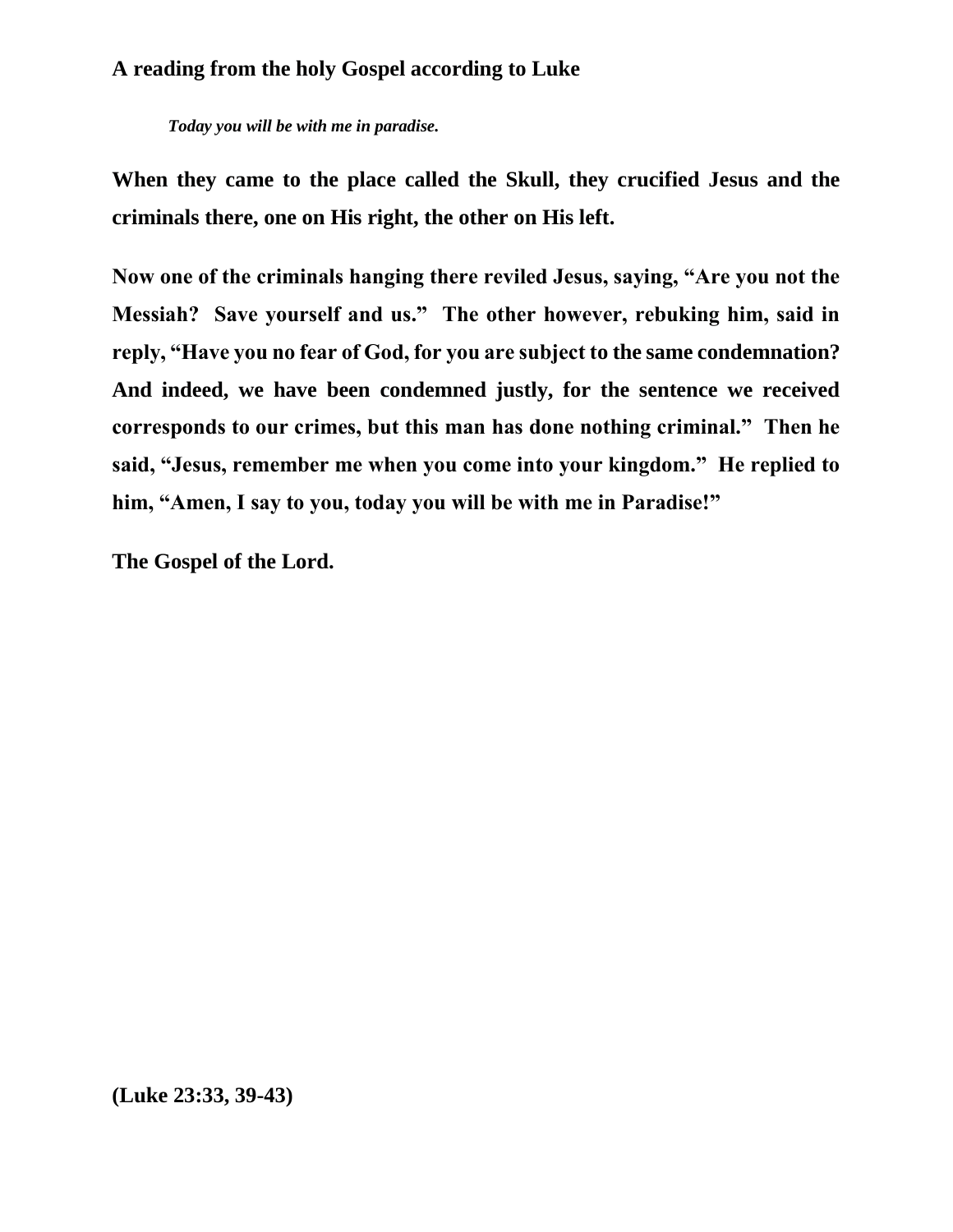*Father, I put my life in your hands.*

**It was now about noon and darkness came over the whole land until three in the afternoon because of an eclipse of the sun. Then the veil of the temple was torn down the middle. Jesus cried out in a loud voice, "Father into your hands I commend my spirit"; and when He had said this, He breathed His last.**

**Now there was a virtuous and righteous man named Joseph who, though, he was a member of the council, he went to Pilate and asked for the body of Jesus. After he had taken the body down, he wrapped it in a linen cloth and laid him in a rock-hewn tomb in which no one had yet been buried.**

**But at daybreak on the first day of the week the women took the spices they had prepared and went to the tomb. They found the stone rolled away from the tomb; but when they entered, they did not find the body of the Lord Jesus. While they were puzzling over this, behold, two men in dazzling garments appeared to them. They were terrified and bowed their faces to the ground. They said to them, "Why do you seek the living one among the dead? He is not here, but he has been raised."**

**The Gospel of the Lord.**

**Luke 23:44-46, 52-53, 24:1-6a**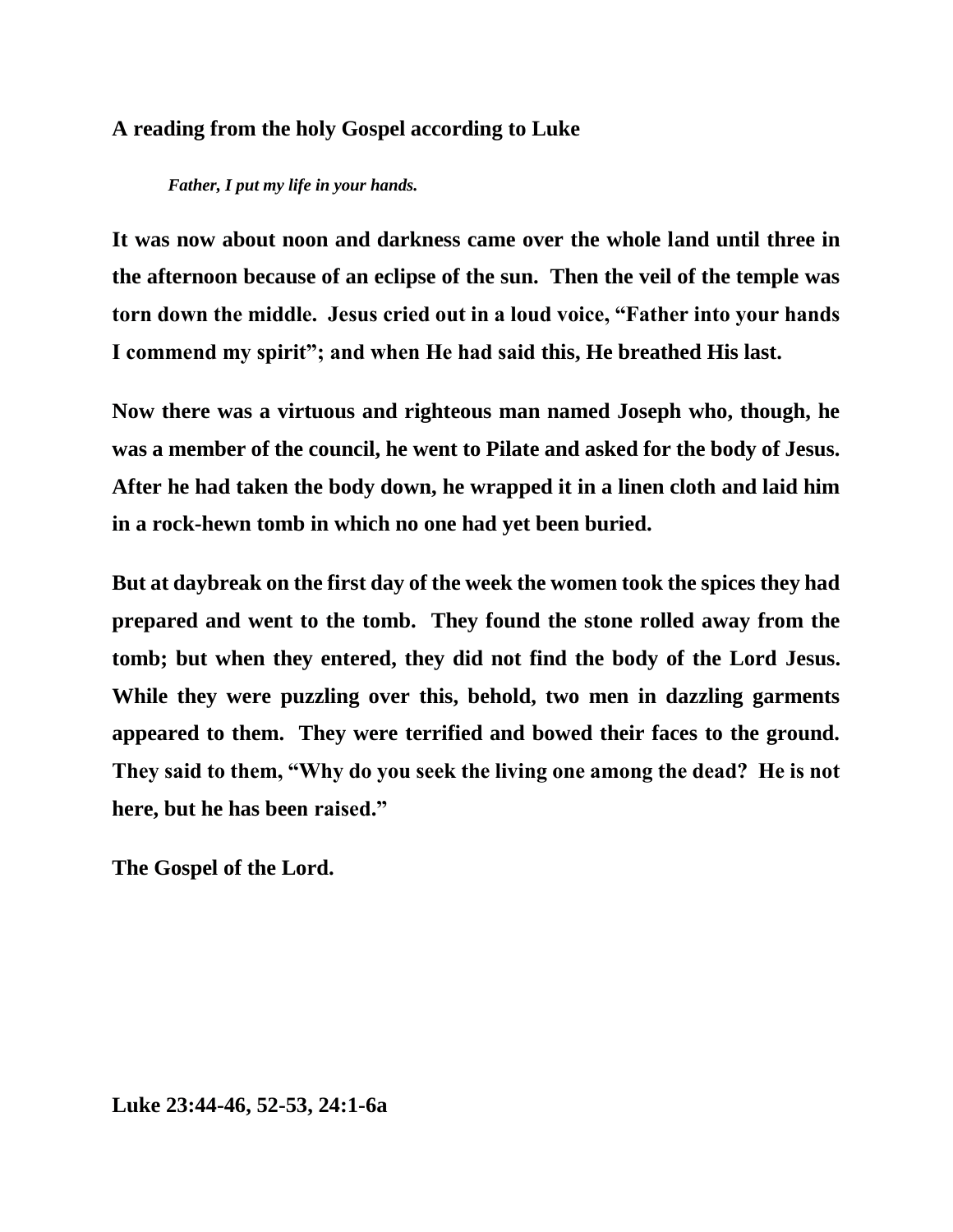*Was it not necessary that the Christ would suffer and so enter into His glory?*

**Now that very day, the first day of the week, two of the disciples were going to a village seven miles from Jerusalem called Emmaus, and they were conversing about all the things that had occurred. And it happened that while they were conversing and debating, Jesus Himself drew near and walked with them, but their eyes were prevented from recognizing Him.**

**As they approached the village to which they were going, He gave the impression He was going on farther. But they urged Him, "Stay with us, for it is nearly evening and the day is almost over." So, He went in to stay with them.**

**And it happened that, while He was with them at table, He took bread, said the blessing, broke it, and gave it to them. With that their eyes were open, and they recognized Him, but He vanished from their sight. Then they said to each other, "Were not our hearts burning within us while He spoke to us on the way and opened the scriptures to us?" So, they set out at once and returned to Jerusalem where they found gathered together the eleven and those with them who were saying, "The Lord has truly been raised and has appeared to Simon!" Then the two recounted what had taken place on the way and how He was made known to them in the breaking of the bread.**

**The Gospel of the Lord.** 

**Luke 24:13-16, 28-35**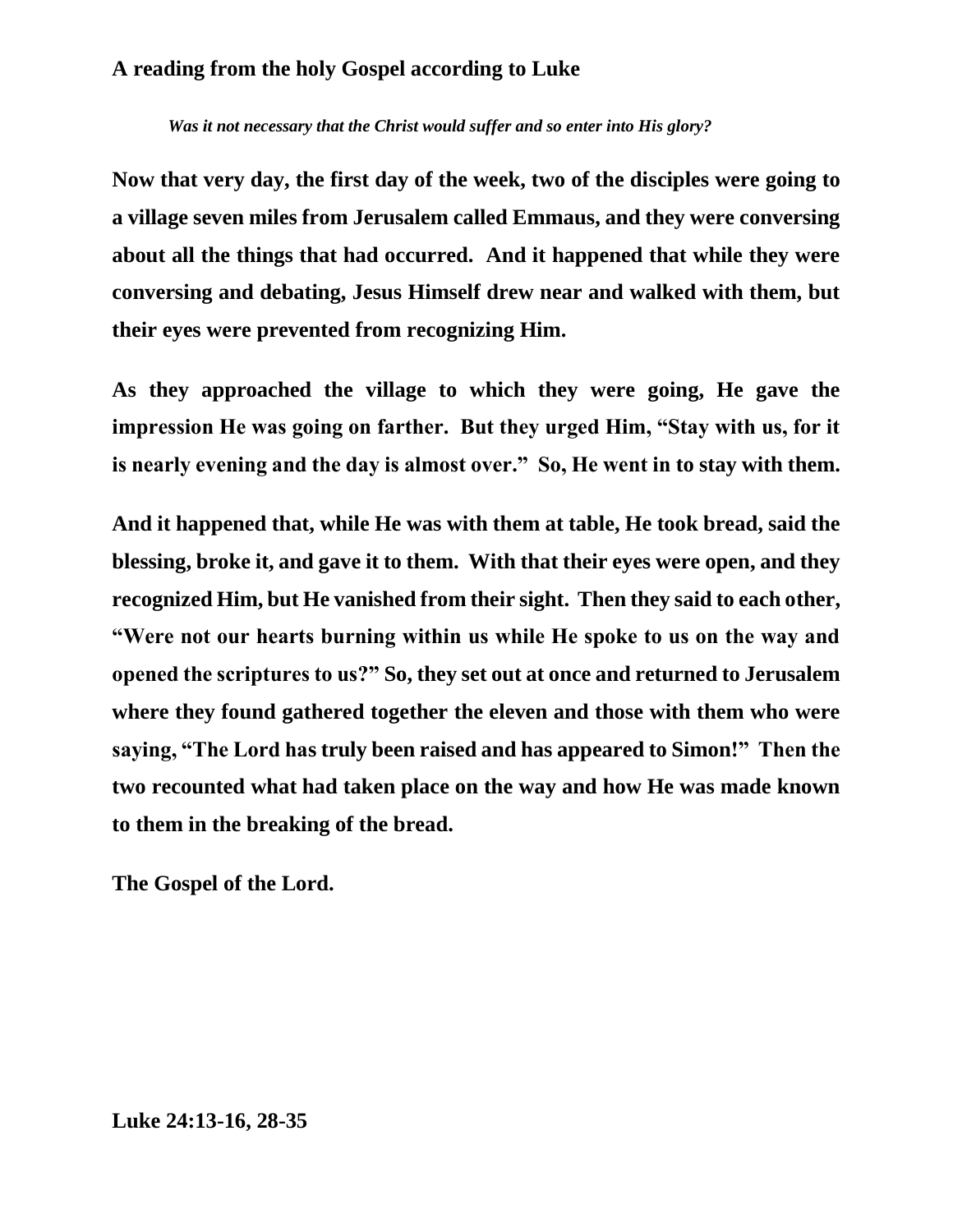*Whoever hears my word and believes has passed from death to life.*

#### **Jesus said to the Jews:**

**"Amen, amen, I say to you, whoever hears my word and believes in the one who sent me has eternal life and will not come to condemnation but has passed from death to life. Amen, amen, I say to you, the hour is coming and is now here when the dead will hear the voice of the Son of God, and those who hear will live. For just as the Father has life in Himself, so also, He gave to His Son the possession of life in Himself. And He gave Him power to exercise judgement because He is the Son of Man. Do not be amazed at this, because the hour is coming in which all who are in the tombs will hear His voice and will come out, those who have done good deeds to the resurrection of life, but those who have done wicked deeds to the resurrection of condemnation."**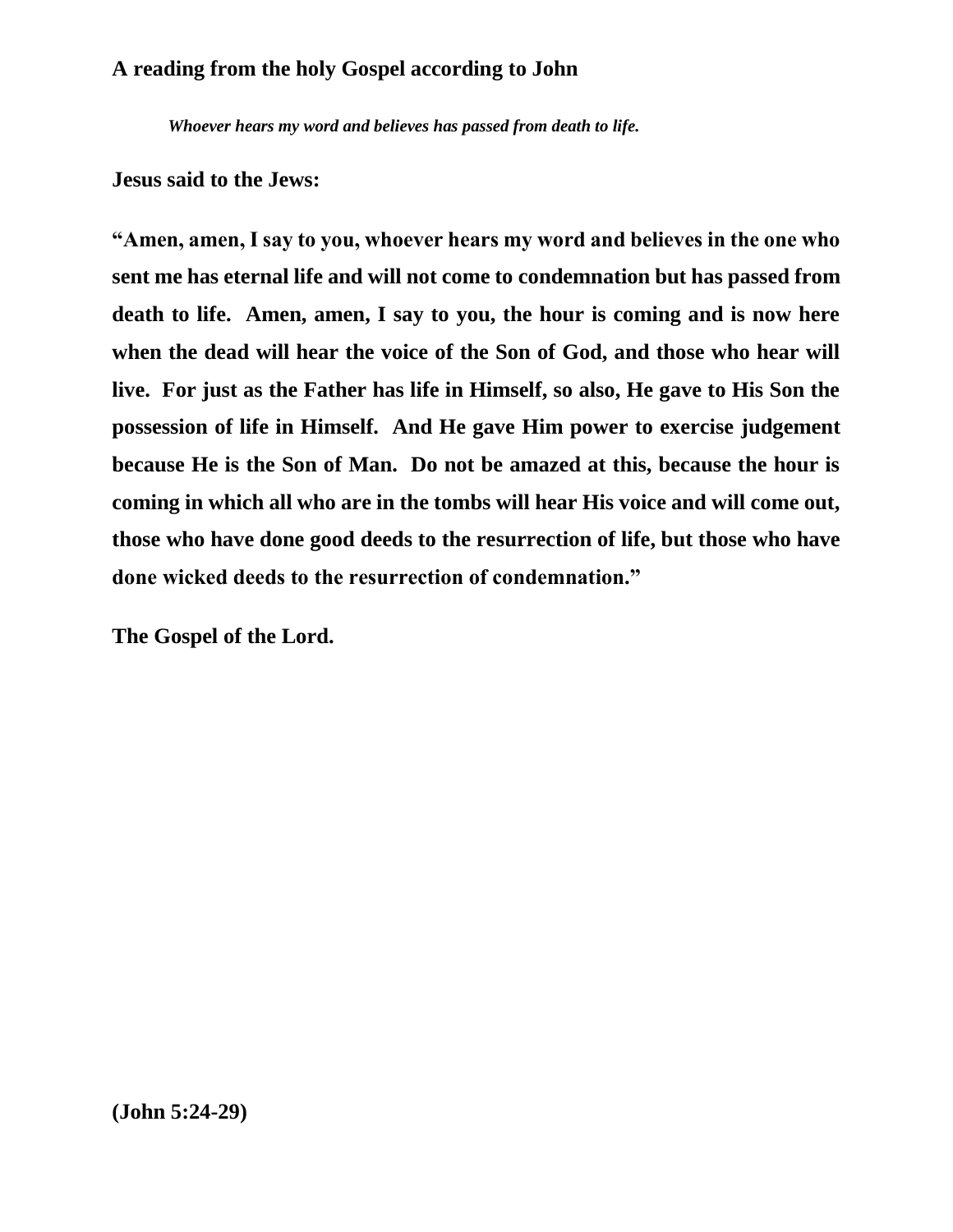*All who believe in the Son will have eternal life and I will raise them to life again on the last day.*

**Jesus said to the crowd:**

**"Everything that the Father gives me will come to me, and I will not reject anyone who comes to me, because I came down from heaven not to do my own will but the will of the one who sent me. And this is the will of the one who sent me, that I should not lose anything of what He gave me, but I should raise it on the last day. For this is the will of my Father, that everyone who sees the Son and believes in Him, may have eternal life, and I shall raise him on the last day."**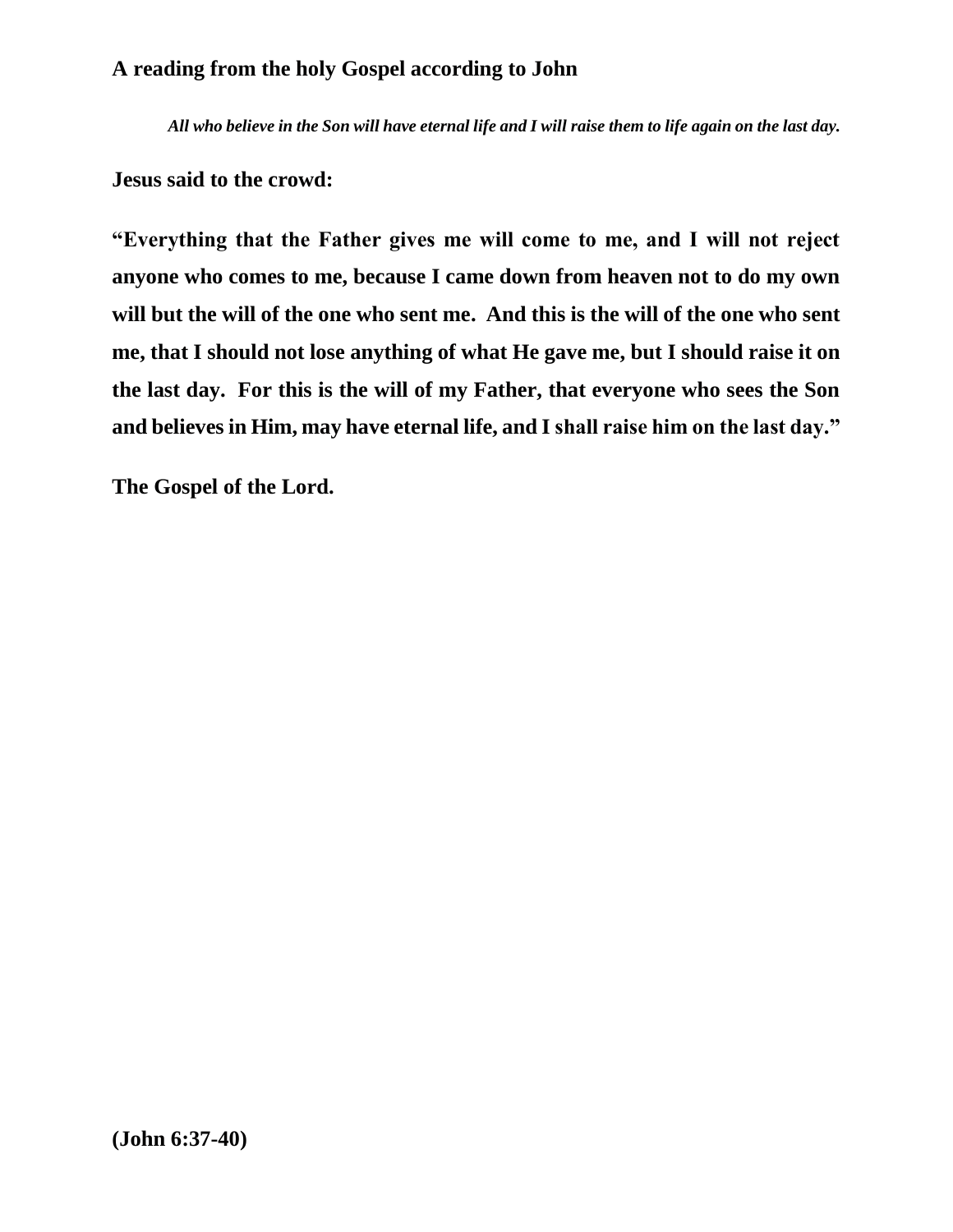**Jesus summoned the crowd with His disciples and said to them, "Whoever wishes to come after me must deny himself, take up his cross, and follow me. For whoever wishes to save his life will lose it, but whoever loses his life for my sake and that of the Gospel will save it. What profit is there for one to gain the whole world and forfeit his life? What could one give in exchange for his life? Whoever is ashamed of me and of my words in this faithless and sinful generation, the Son of Man will be ashamed of when He comes in His Father's glory with the holy angels."**

**The Gospel of the Lord**

**(Mark 8:34-38)**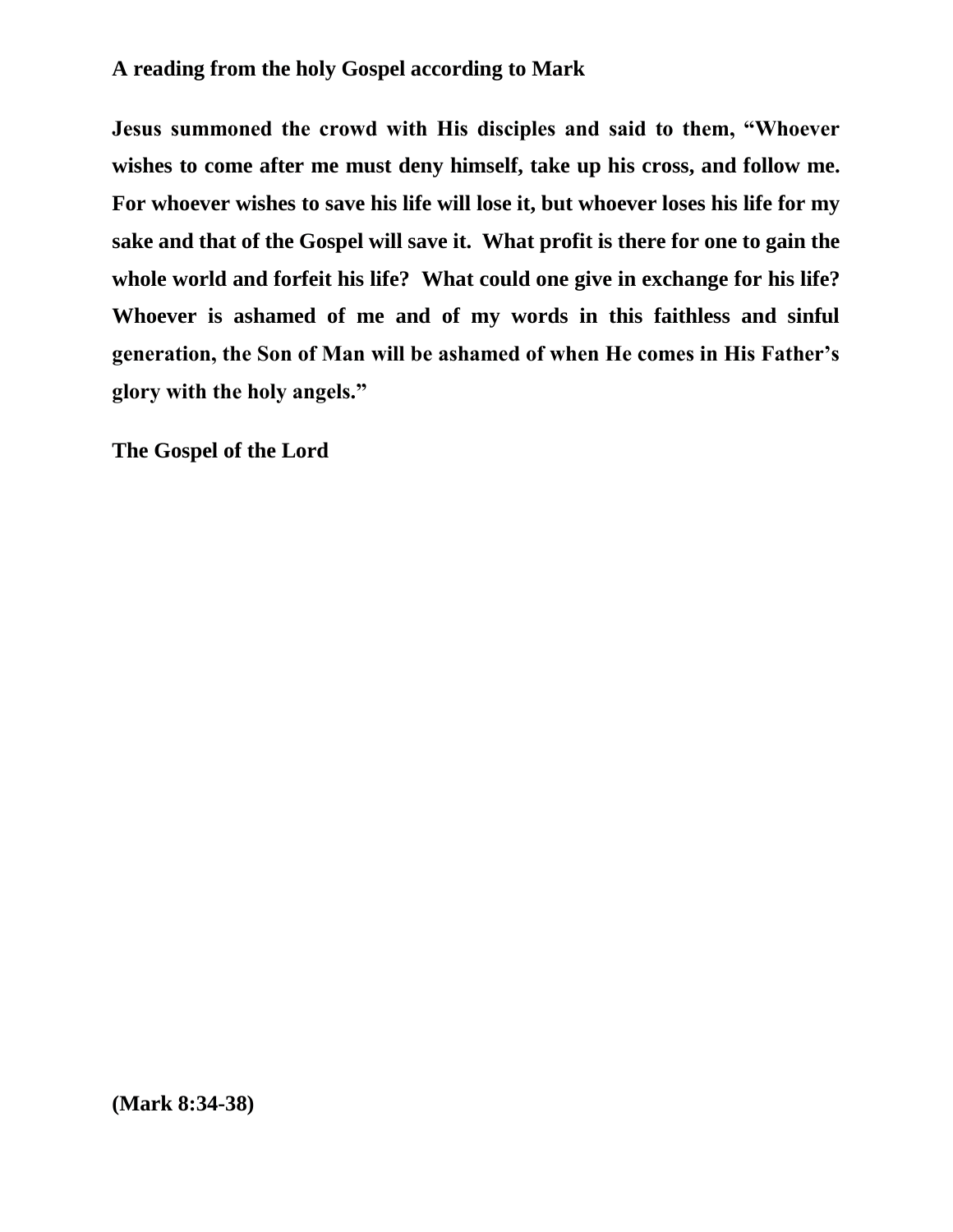*I am the resurrection and the life.*

**When Jesus arrived in Bethany, He found that Lazarus had already been in the tomb for four days. Now Bethany was near Jerusalem, only about two miles away. And many of the Jews had come to Martha and Mary to comfort them about their brother. When Martha heard that Jesus was coming, she went to meet Him; but Mary sat at home. Martha said to Jesus, "Lord if you had been here, my brother would not have died. But even now I know that whatever you ask of God, God will give you." Jesus said to her, "Your brother will rise." Martha said to Him, "I know he will rise, in the resurrection on the last day." Jesus told her, "I am the resurrection and the life; whoever believes in me, even if he dies, will live, and everyone who lives and believes in me will never die. Do you believe this?' She said to Him, "Yes, Lord. I have come to believe that you are the Messiah, the Son of God, the one who is coming into the world."**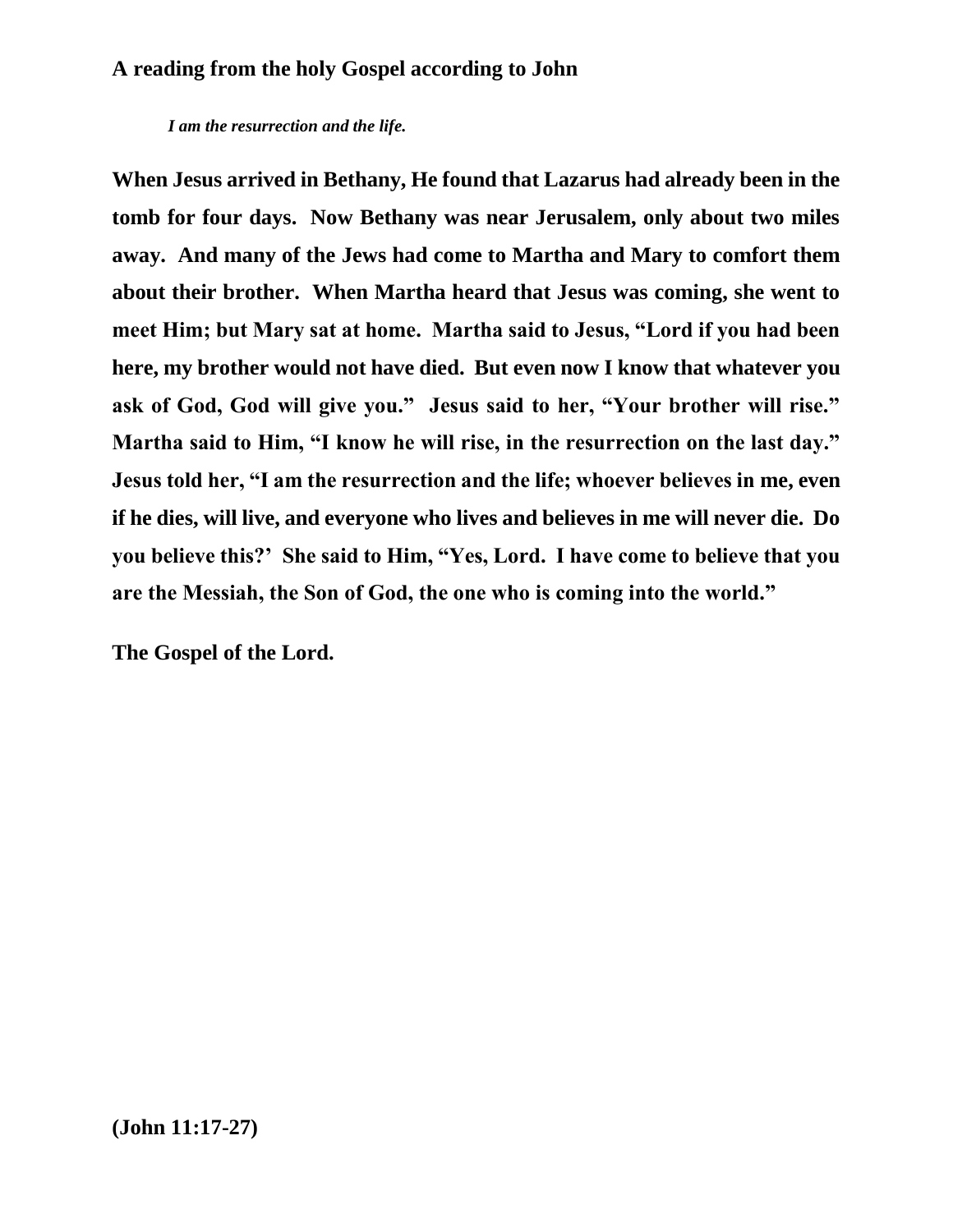#### *Lazarus, come out.*

**When Mary came to where Jesus was and saw Him, she fell at His feet and said to Him, "Lord if you had been here, my brother would not have died." When Jesus saw her weeping and the Jews who had come with her weeping, He became perturbed and deeply troubled, and said, "Where have you laid him?" They said to Him, "Sir, come and see." And Jesus wept. So, the Jews said, "See how He loved him." But some of them said, "Could not the one who opened the eyes of the blind man have done something so that this man would not have died?"**

**So Jesus, perturbed again, came to the tomb. It was a cave, and a stone lay across it. Jesus said, "Take away the stone." Martha, the dead man's sister, said to Him, "Lord, by now there will be a stench; he has been dead for four days." Jesus said to her, "Did I not tell you that if you believe you will see the glory of God?" So, they took away the stone. And Jesus raised His eyes and said, "Father, I thank you for hearing me. I know that you always hear me; but because of the crowd here I have said this, that they may believe you sent me." And when He had said this, He cried out in a loud voice, "Lazarus, come out!" The dead man came out, tied hand and foot with burial bands, and his face wrapped in a cloth. So, Jesus said to them, "Untie him and let him go."**

**Now many of the Jews who had come to Mary and seen what he had done began to believe in him.**

**The Gospel of the Lord.** 

**(John 11:32-45)**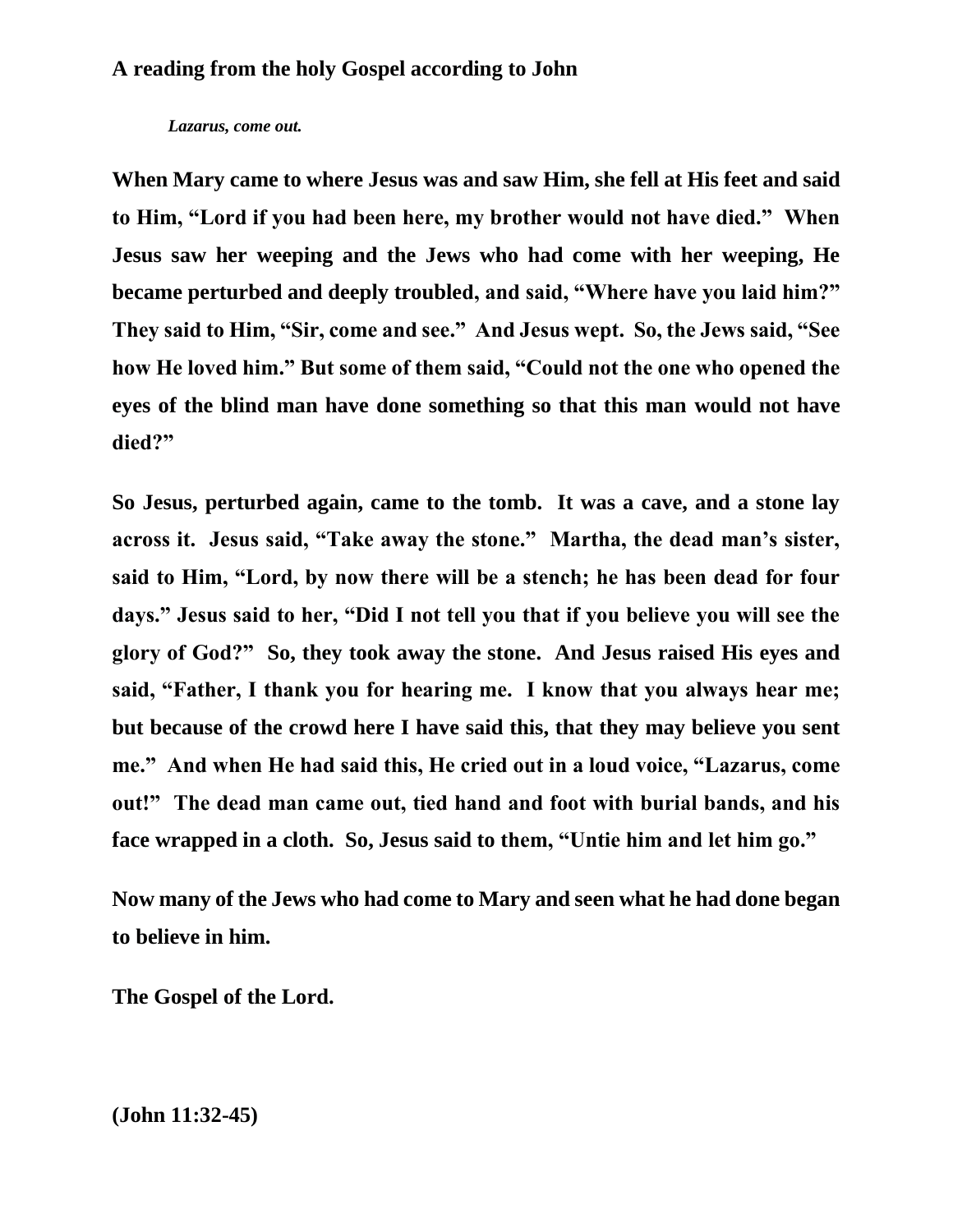*If a grain of wheat falls on the ground and dies, it yields a rich harvest.*

**Jesus told His disciples:**

**"The hour has come fore the Son of Man to be glorified. Amen, amen, I say to you, unless a grain of wheat falls to the ground and dies, it remains just a grain of wheat; but if it dies, it produces much fruit. Whoever loves his life loses it, and whoever hates his life in this world will preserve it for eternal life. Whoever serves me must follow me, and where I am, there also will my servant be. The Father will honor whoever serves me.**

**"I am troubled now. Yet what should I say? 'Father, save me from this hour?' But it was for this purpose that I came to this hour. Father glorify your name." Then a voice came from heaven, "I have glorified it and will glorify it again."**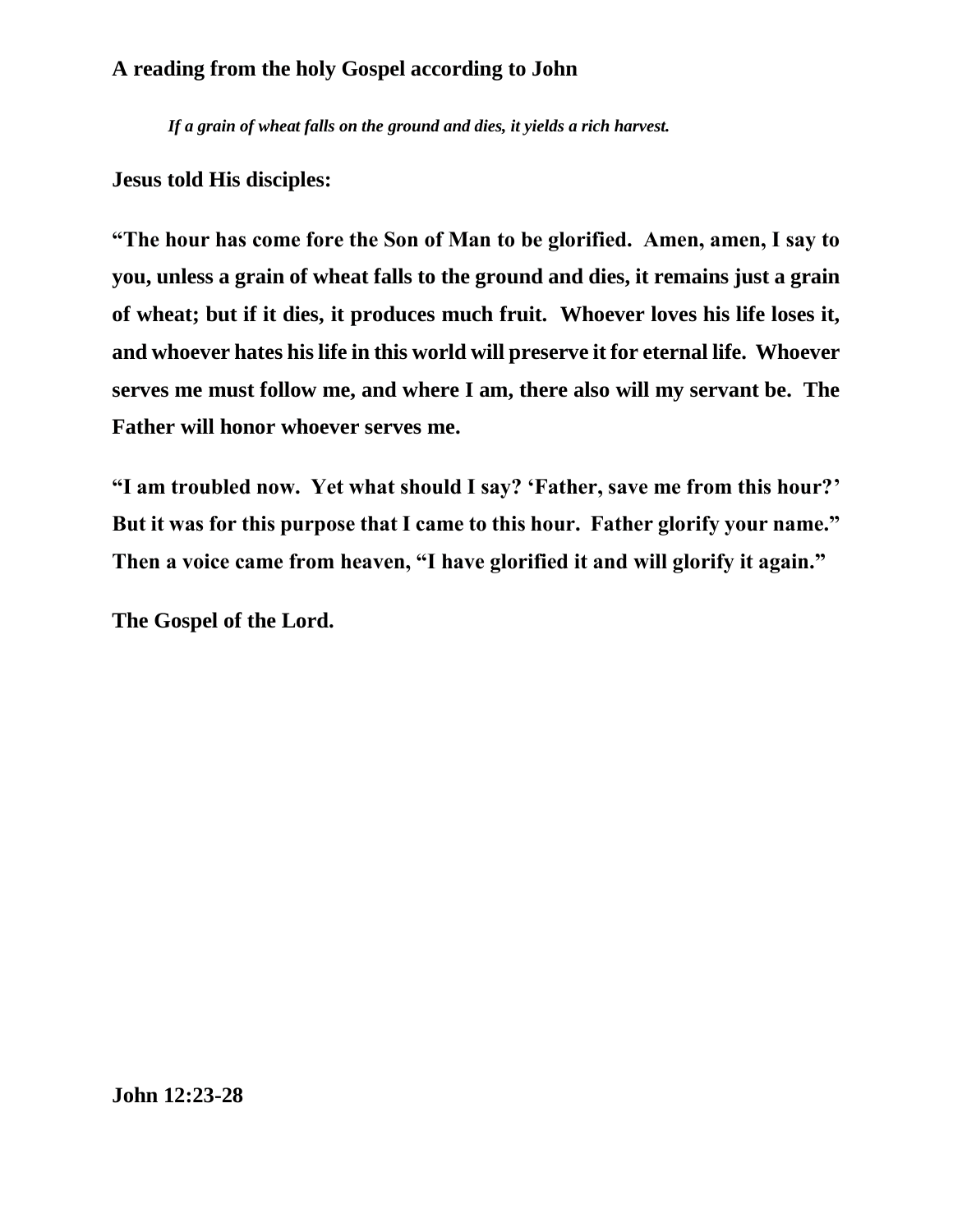*There are many rooms in my Father's house.*

**Jesus said to His disciples:**

**"Do not let your hearts be troubled. You have faith in God; have faith also in me. In my Father's house there are many dwelling places. If there were not, would I have told you that I am going to prepare a place for you? And if I go and prepare a place for you, I will come back again and take you to myself, so that where I am you also may be. Where I am going you know the way"**

**Thomas said to Him, "Master, we do not know where you are going; how can we know the way?"**

**Jesus said to him, "I am the way and the truth and the life. No one comes to the Father except through me.**

**The Word of the Lord.**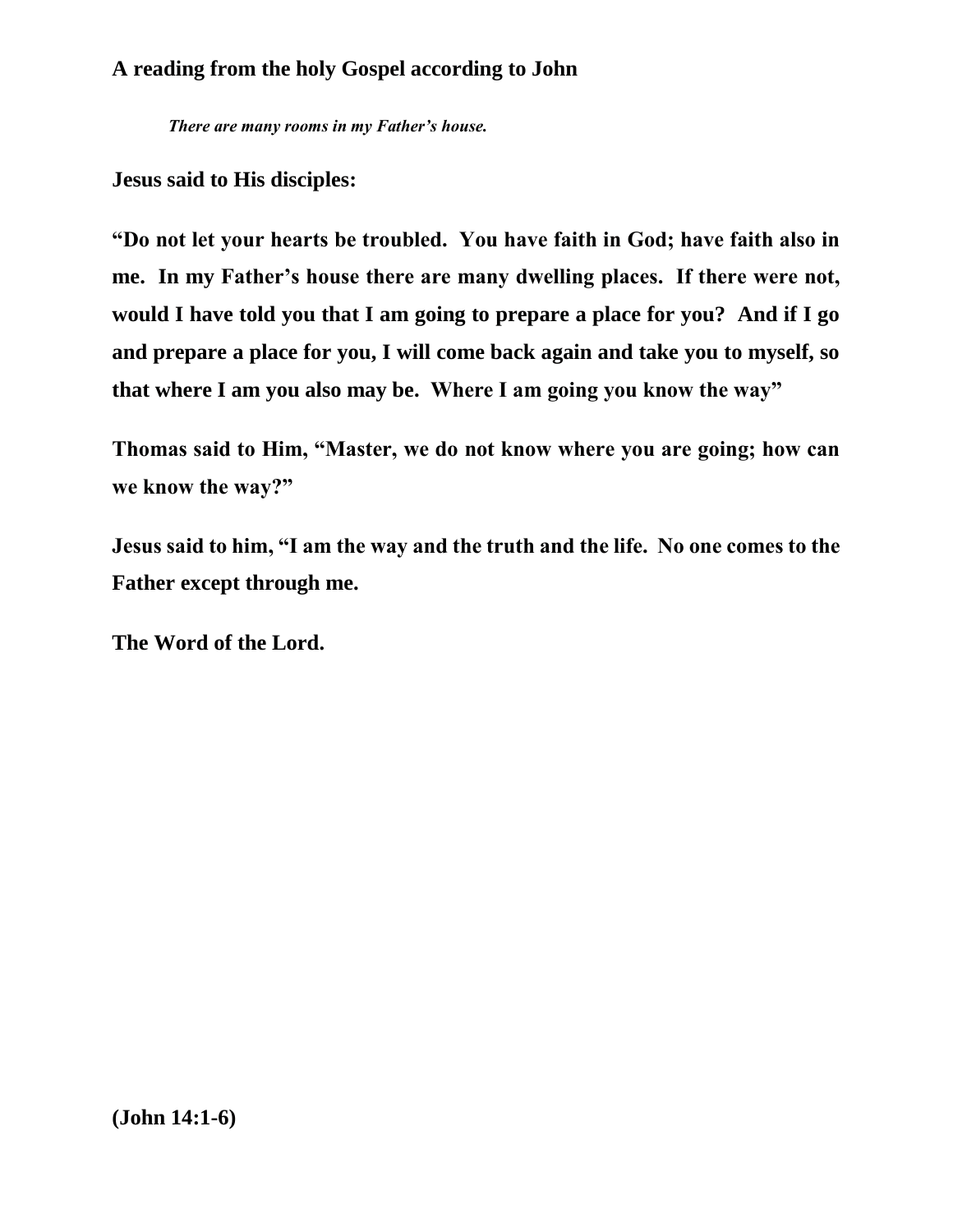*Father, I want those you have given me be with me where I am.*

**Jesus raised His eyes to heaven and said:**

**"Father, my disciples are your gift to me. I wish that where I am, they also may be with me, that they may see my glory that you gave me, because you loved me before the foundation of the world. Righteous Father, the world also does not know you, but I know you, and they know that you sent me. I made known to them your name and I will make it known that the love with which you loved me may be in them and I in them."**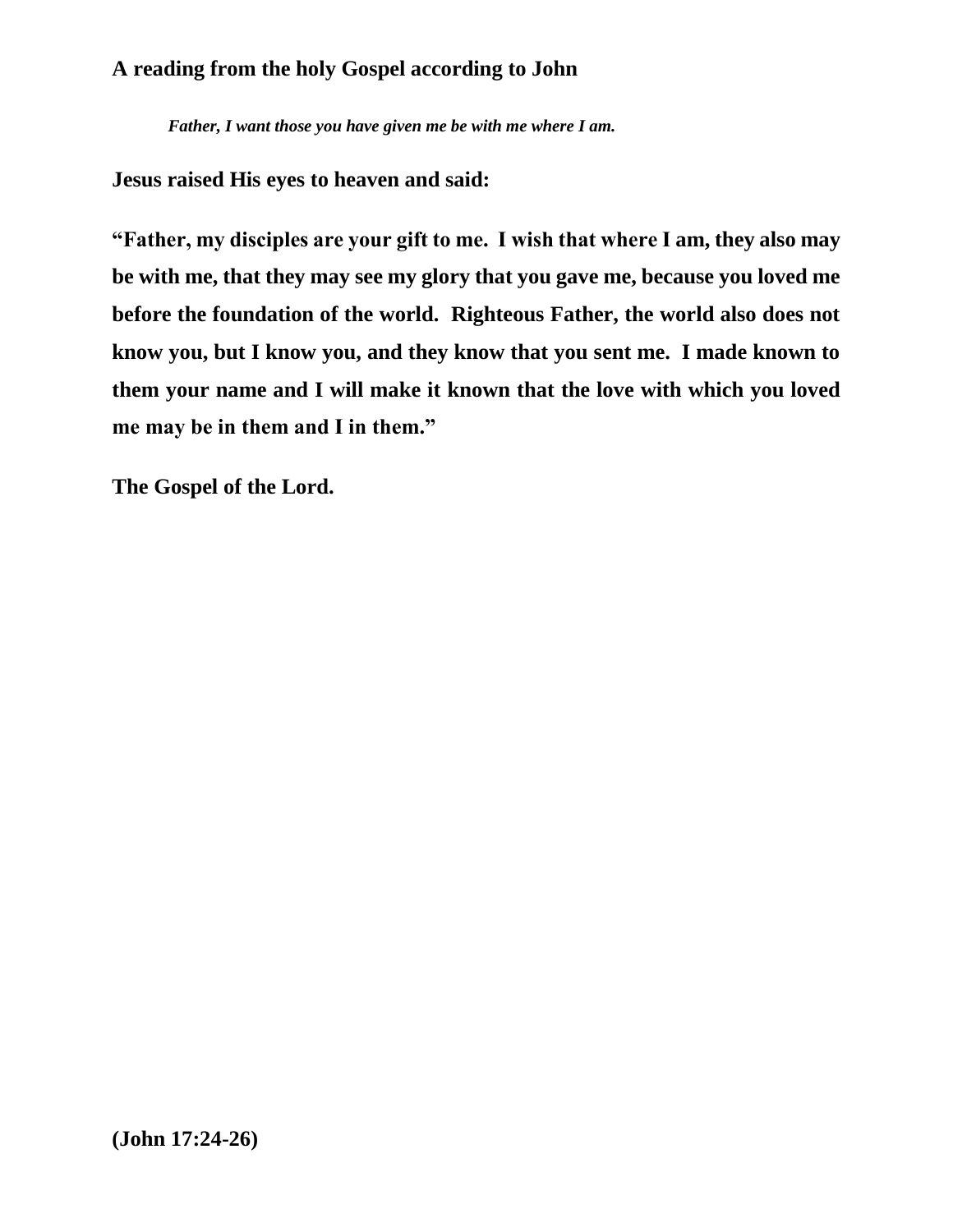*Jesus bowed His head and gave up His spirit.*

**Jesus carrying the cross Himself went out to what is called the Place of the Skull, in Hebrew, Golgotha. There they crucified Him, and with Him two others, one on either side, with Jesus in the middle.**

**Standing by the cross of Jesus were His mother and His mother's sister, Mary the wife of Clopas, and Mary of Magdala. When Jesus saw His mother and the disciple there whom He loved, He said to His mother, "Woman, behold your son." Then He said to the disciple, "Behold, your mother." And from that hour the disciple took her into his home.**

**After this, aware that everything was now finished, in order that the scripture might be fulfilled, Jesus said, "I thirst." There was a vessel filled with common wine. So, they put a sponge soaked in wine on a sprig of hyssop and put it up to His mouth. When Jesus had taken the wine, He said, "It is finished." And bowing His head, He handed over the spirit.**